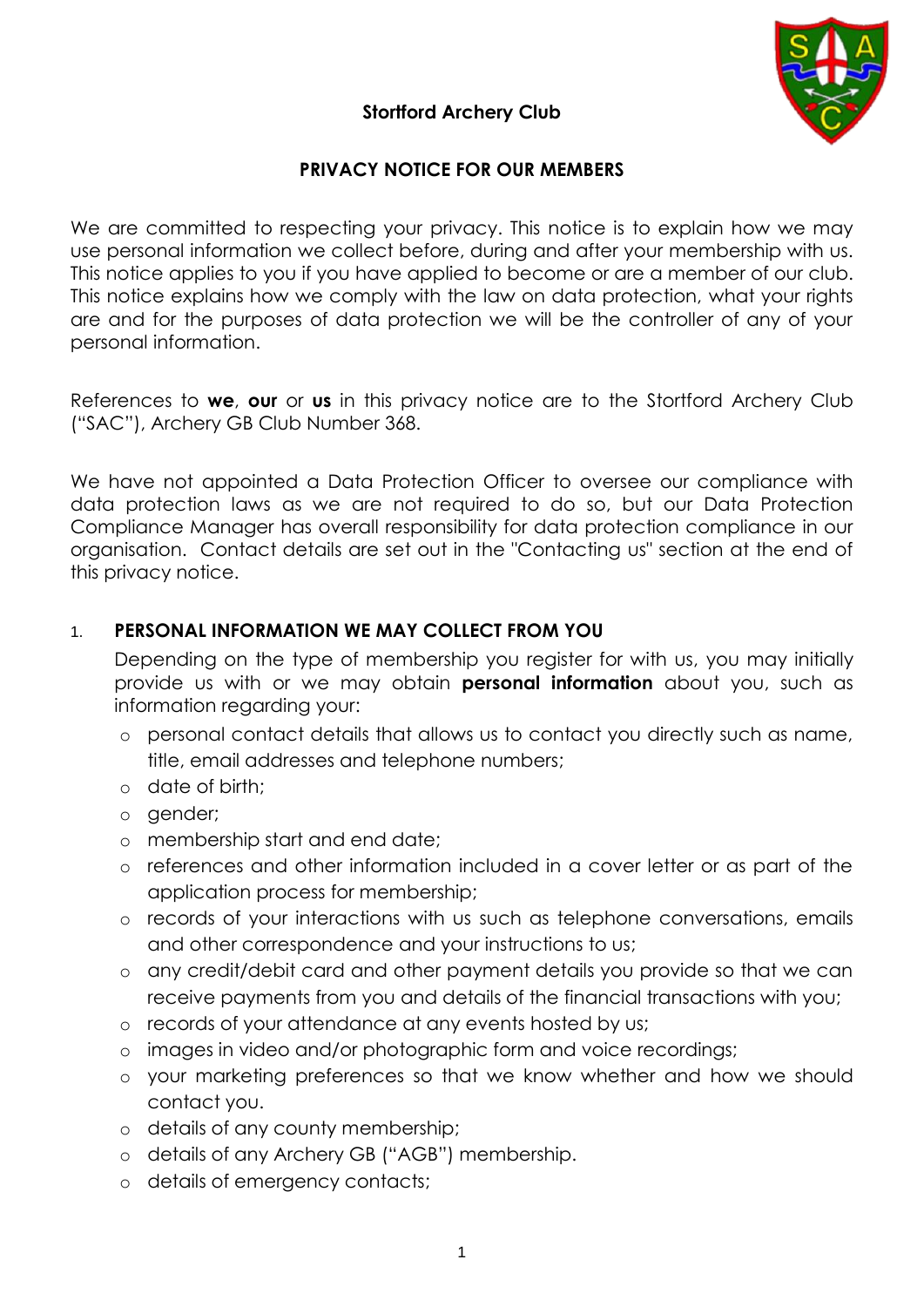- o records and assessment of any classifications, archery handicaps, competition results, details regarding events, tournaments or matches attended and performance (including that published by a third party);
- o any disciplinary and grievance information.

#### 2. **SPECIAL CATEGORIES OF PERSONAL INFORMATION**

We may also collect, store and use the following "**special categories**" of more sensitive personal information regarding you:

o information about your health, including any medical condition and health care professional;

In relation to the special category personal data that we do process we do so on the basis that

- o the processing is necessary for reasons of substantial public interest, on a lawful basis;
- o it is necessary for the establishment, exercise or defence of legal claims;
- o it is necessary for the purposes of carrying out the obligations and exercising our or your rights in social protection law; or
- o we have your explicit consent.

In the table below' we refer to these as the "special category reasons for processing of your personal data".

We may also collect criminal records information about you, including DBS investigations. For criminal records history we process it on the basis of legal obligations or based on your explicit consent.

## 3. **WHERE WE COLLECT YOUR INFORMATION**

We typically collect personal information about our members when you apply to become a member of the club, when you make a query and/or complaint or when you correspond with us by phone, e-mail or in some other way.

We also may collect personal information about you from any third party references you provide as part of the application process for membership. E.g. from a previous archery club.

If you are providing us with details of emergency contacts they have a right to know and to be aware of what personal information we hold about them, how we collect it and how we use and may share that information. Please share this privacy notice with those of them whom you feel are sufficiently mature to understand it. They also have the same rights as set out in the "**Your rights in relation to personal information**" section below.

We may also collect information about you from AGB, Southern Counties Archery Society ("SCAS"), Herts Archery Association ("HAA") other archery clubs or tournament organisers.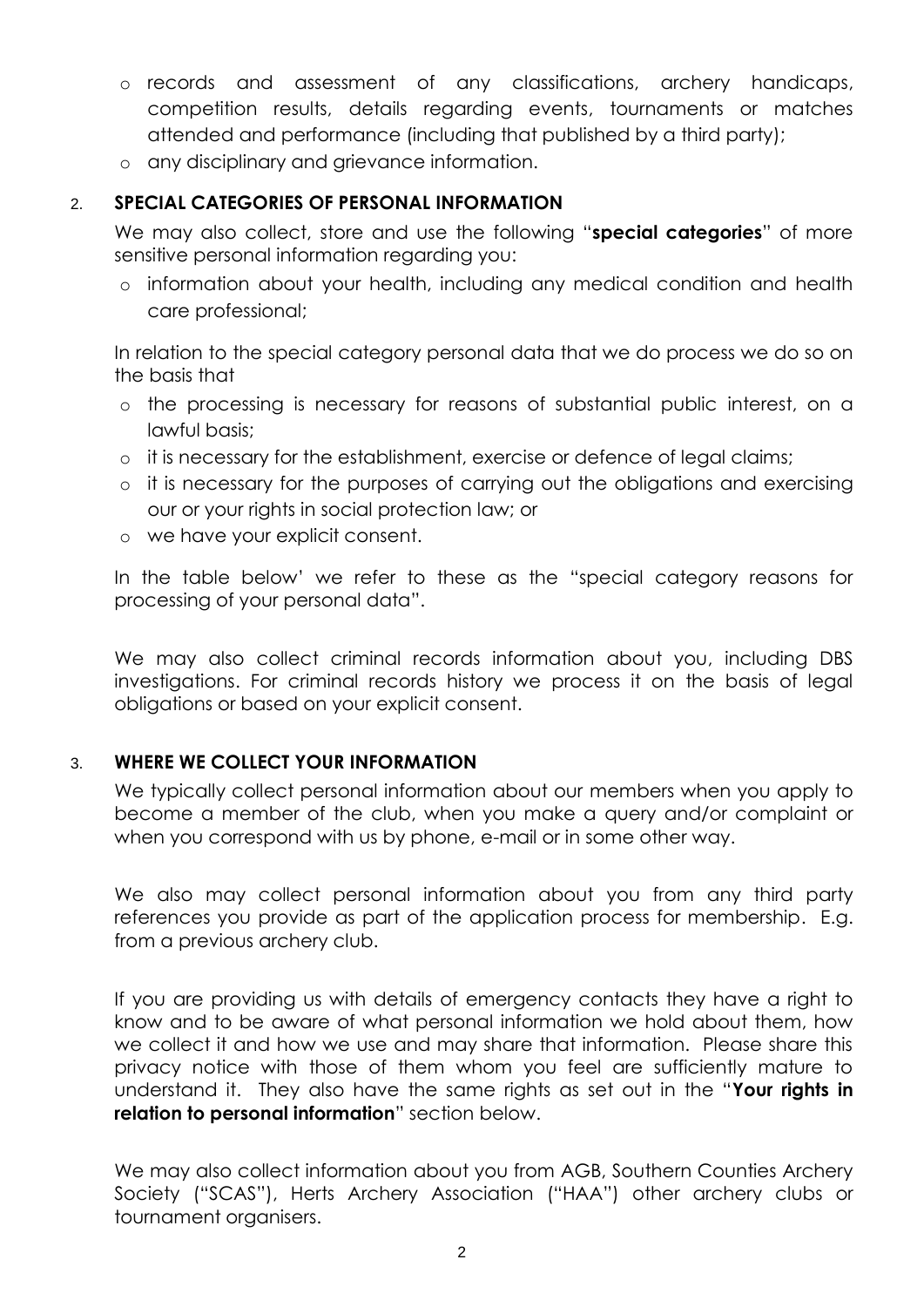# 4. **USES MADE OF THE INFORMATION**

The table below describes the main purposes for which we process your personal information, the categories of your information involved and our lawful basis for being able to do this.

| <b>Purpose</b>               | <b>Personal information</b> | <b>Lawful basis</b>                |
|------------------------------|-----------------------------|------------------------------------|
|                              | used                        |                                    |
| To administer any            | All contact and             | This is necessary to enable us to  |
| membership you have with     | membership details,         | properly manage and administer     |
| us and managing our          | transaction and payment     | your membership contract with us.  |
| relationship with you,       | information, records of     |                                    |
| including dealing with       | your interactions with us,  |                                    |
| payments and any support,    | and marketing               |                                    |
| service or product enquiries | preferences.                |                                    |
| made by you                  |                             |                                    |
| To arrange and manage        | Contact details,            | This is necessary to enable us to  |
| any contracts for the        | transaction and payment     | properly administer and perform    |
| provision of any services or | information.                | any contract for the provision of  |
| products                     |                             | any services and products you      |
|                              | Records of your             | have purchased from us.            |
|                              | interactions with us.       |                                    |
| To send you information      | Contact and                 | This is necessary to enable us to  |
| which is included within     | membership details.         | properly manage and administer     |
| your membership benefits     |                             | your membership contract with us.  |
| package, including details   |                             |                                    |
| about advanced ticket        |                             |                                    |
| information, competitions    |                             |                                    |
| and events, partner offers   |                             |                                    |
| and discounts and any        |                             |                                    |
| updates on the sport of      |                             |                                    |
| archery                      |                             |                                    |
| To send you other            | Contact details and         | Where you have given us your       |
| marketing information we     | marketing preferences.      | explicit consent to do so.         |
| think you might find useful  |                             |                                    |
| or which you have            |                             |                                    |
| requested from us.           |                             |                                    |
| To share your information    | Contact details and         | We have a legitimate interest in   |
| with our governing body      | marketing preferences.      | providing your contact details and |
| and other affiliated         |                             | marketing preferences included in  |
| organisations.               |                             | your membership package with       |
|                              |                             | Archery affiliated organisations.  |
|                              |                             |                                    |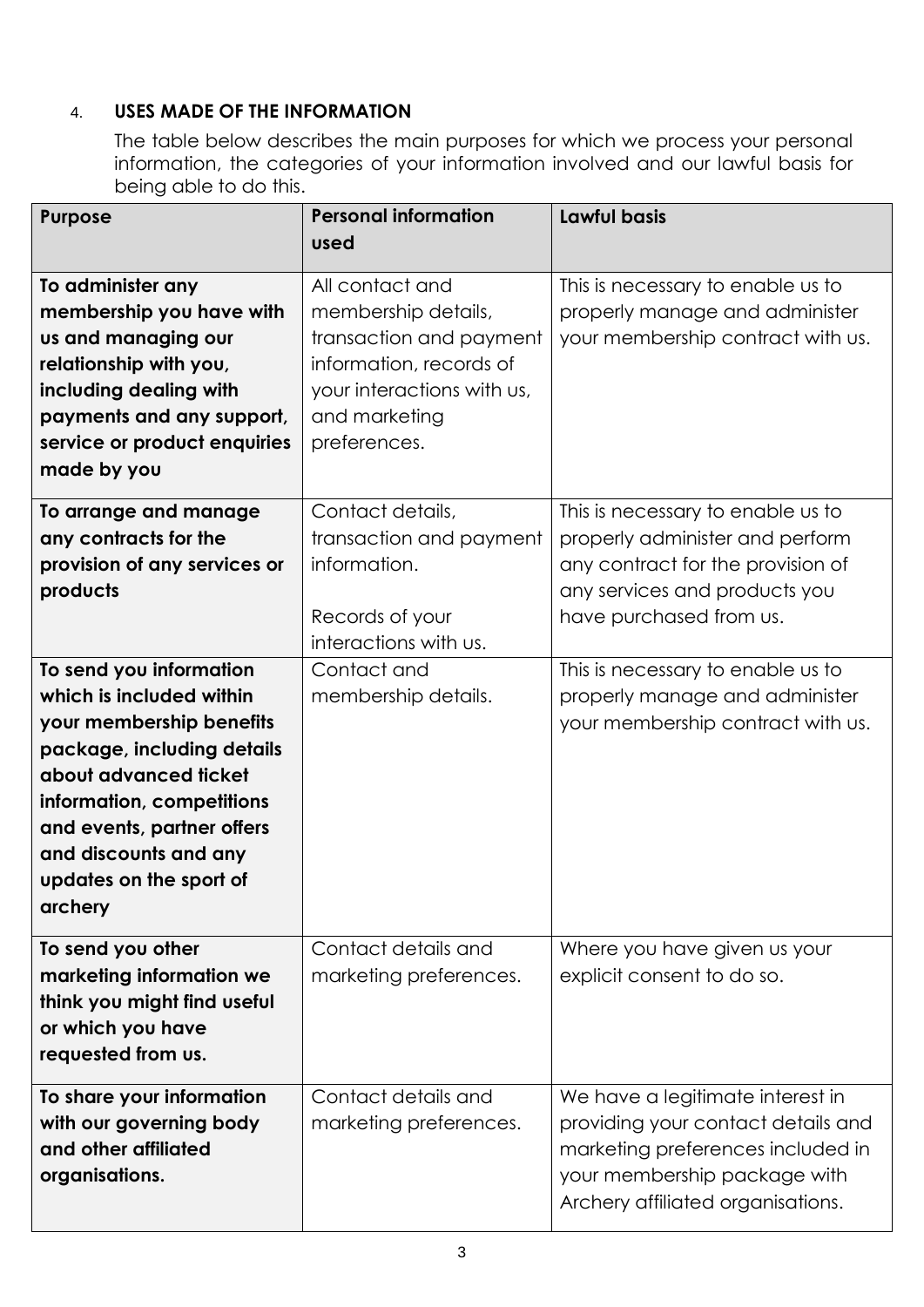| To communicate with you<br>including our newsletters,<br>information about<br>membership, last minute<br>venue updates, and events. | Contact details                                                                             | We have a legitimate interest in<br>providing you with communication<br>that is included in your membership<br>package.                                                                                                                                                                                                                                                                                                                                                                                                                                                                                                                         |
|-------------------------------------------------------------------------------------------------------------------------------------|---------------------------------------------------------------------------------------------|-------------------------------------------------------------------------------------------------------------------------------------------------------------------------------------------------------------------------------------------------------------------------------------------------------------------------------------------------------------------------------------------------------------------------------------------------------------------------------------------------------------------------------------------------------------------------------------------------------------------------------------------------|
| To answer your queries or<br>complaints                                                                                             | Contact details and<br>records of your<br>interactions with us                              | We have a legitimate interest to<br>provide complaint handling<br>services to you in case there are<br>any issues with your membership.                                                                                                                                                                                                                                                                                                                                                                                                                                                                                                         |
| <b>Retention of records</b>                                                                                                         | All the personal<br>information we collect.                                                 | We have a legitimate interest in<br>retaining records whilst they may<br>be required in relation to<br>complaints or claims. We need to<br>retain records in order to properly<br>administer and manage your<br>membership and run our club and<br>in some cases, we may have legal<br>or regulatory obligations to retain<br>records.<br>We process special category<br>personal data on the basis of the<br>"special category reasons for<br>processing of your personal data"<br>referred to in section 2 above.<br>For criminal records history we<br>process it on the basis of legal<br>obligations or based on your<br>explicit consent. |
| To conduct data analytics<br>studies to better understand<br>club and attendance and<br>trends within the sport                     | Records of your<br>attendance at the club<br>any events or<br>competitions hosted by<br>US. | We have a legitimate interest in<br>doing so to ensure that our<br>membership is targeted and<br>relevant.                                                                                                                                                                                                                                                                                                                                                                                                                                                                                                                                      |
| For the purposes of<br>promoting the club, our<br>events and membership<br>packages.                                                | Images in video and/or<br>photographic form.                                                | Where you have given us your<br>explicit consent to do so.                                                                                                                                                                                                                                                                                                                                                                                                                                                                                                                                                                                      |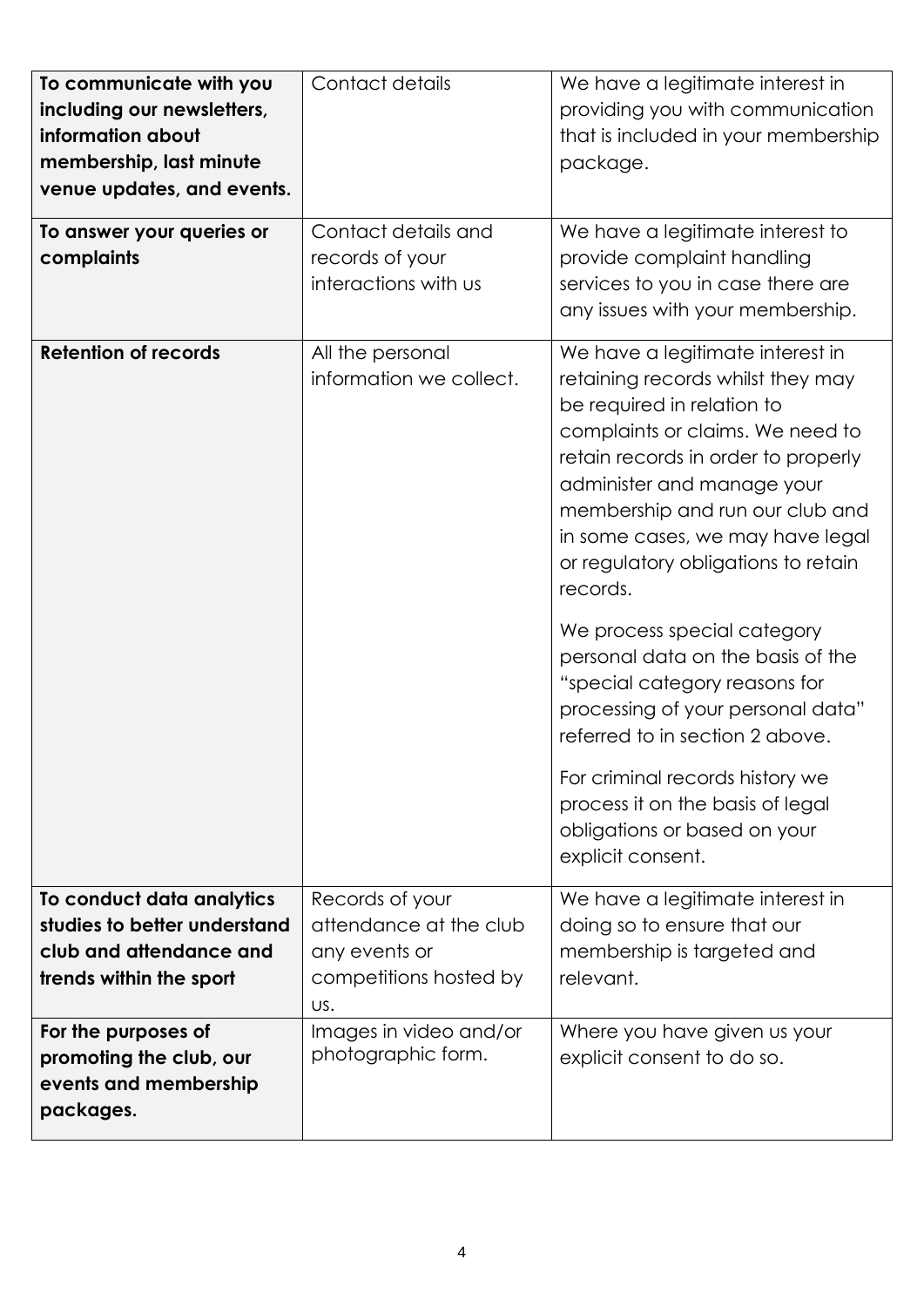| To comply with health and<br>safety requirements                               | Records of attendance<br>and medical information<br>about your health                                  | We have a legal obligation and a<br>legitimate interest to provide you<br>and other members of our<br>organisation with a safe<br>environment in which to participate<br>in Archery.<br>We process special category<br>personal data on the basis of the<br>"special category reasons for<br>processing of your personal data"<br>referred to in section 2 above. |
|--------------------------------------------------------------------------------|--------------------------------------------------------------------------------------------------------|-------------------------------------------------------------------------------------------------------------------------------------------------------------------------------------------------------------------------------------------------------------------------------------------------------------------------------------------------------------------|
| To administer your<br>attendance at any courses                                | All contact and<br>membership details,                                                                 | This is necessary to enable us to<br>register you on to and properly                                                                                                                                                                                                                                                                                              |
| or programmes you sign up<br>$\overline{1}$                                    | Transaction and<br>payment data.<br>Details of any archery<br>body membership and<br>performance data. | manage and administer your<br>attendance on the course and/or<br>programme.                                                                                                                                                                                                                                                                                       |
| To arrange for entry into any<br>internal or external event or<br>competition. | Contact Information<br>Age (Juniors only)                                                              | This is necessary to enable us to<br>make the necessary arrangements<br>for entering you into an event.<br>We process special category<br>personal data on the basis of the<br>"special category reasons for<br>processing of your personal data"<br>referred to in section 2 above.                                                                              |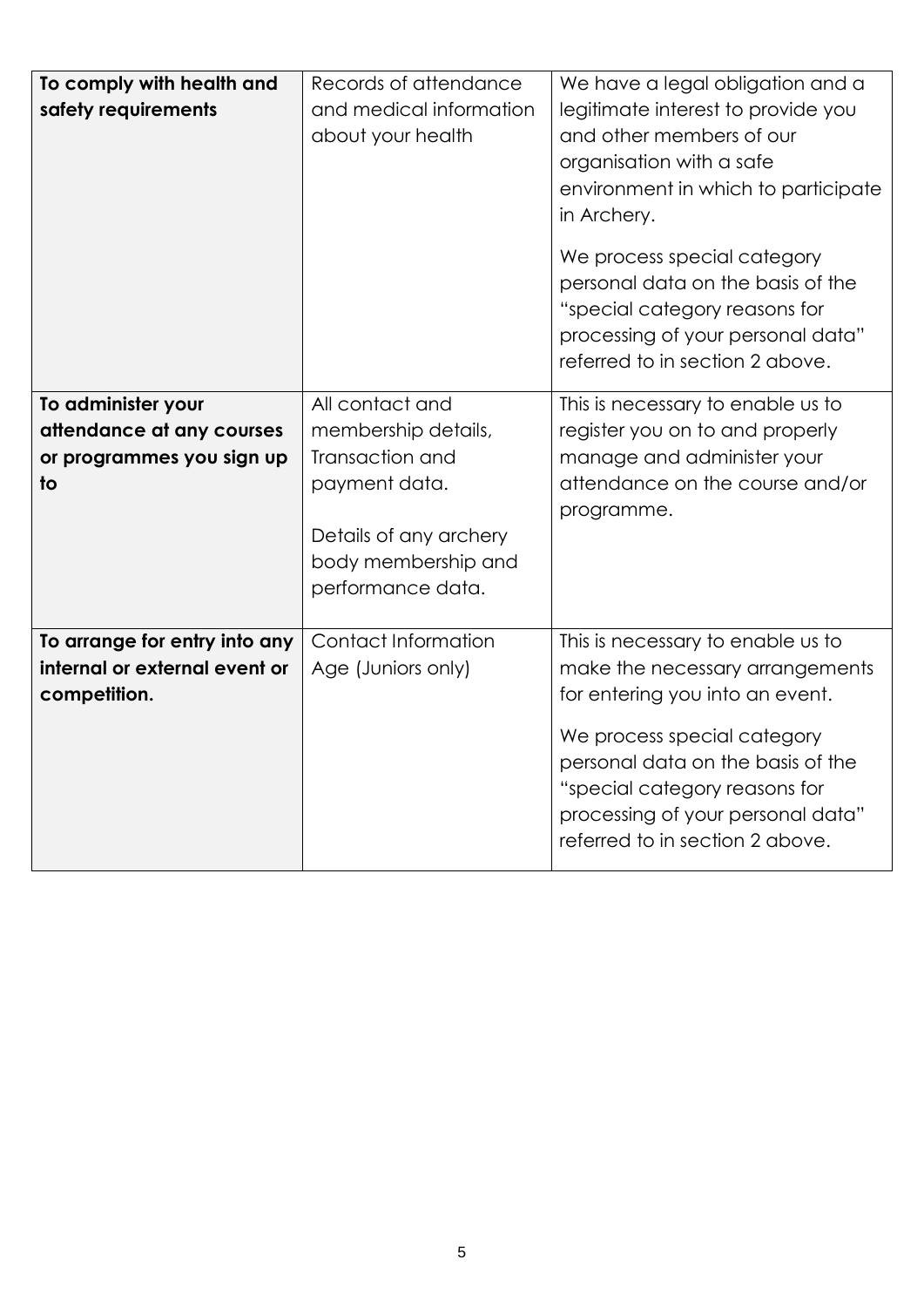| To use information about<br>your physical or mental<br>health (including any<br>injuries) or disability status,<br>to ensure your health and<br>safety and to assess your<br>fitness to participate in any<br>events or activities we host<br>and to provide appropriate<br>adjustments to our sports | Health and medical<br>information                                           | We process special category<br>personal data on the basis of the<br>"special category reasons for<br>processing of your personal data"<br>referred to in section 2 above.                                                                                                                |
|-------------------------------------------------------------------------------------------------------------------------------------------------------------------------------------------------------------------------------------------------------------------------------------------------------|-----------------------------------------------------------------------------|------------------------------------------------------------------------------------------------------------------------------------------------------------------------------------------------------------------------------------------------------------------------------------------|
| facilities.<br>To gather evidence for<br>possible grievance or                                                                                                                                                                                                                                        | All the personal<br>information we                                          | We have a legitimate interest in<br>doing so to provide a safe and fair                                                                                                                                                                                                                  |
| disciplinary hearings                                                                                                                                                                                                                                                                                 | collect                                                                     | environment for all members and to<br>ensure the effective management<br>of any disciplinary hearings,<br>appeals and adjudications.                                                                                                                                                     |
|                                                                                                                                                                                                                                                                                                       |                                                                             | We process special category<br>personal data on the basis of the<br>"special category reasons for<br>processing of your personal data"<br>referred to in section 2 above.                                                                                                                |
|                                                                                                                                                                                                                                                                                                       |                                                                             | For criminal records history we<br>process it on the basis of legal<br>obligations or based on your<br>explicit consent.                                                                                                                                                                 |
| For the purposes of equal<br>opportunities monitoring                                                                                                                                                                                                                                                 | Name, title, date of<br>birth, gender,<br>health and medical<br>information | We have a legitimate interest to<br>promote a sports environment that<br>is inclusive, fair and accessible.<br>We process special category<br>personal data on the basis of the<br>"special category reasons for<br>processing of your personal data"<br>referred to in section 2 above. |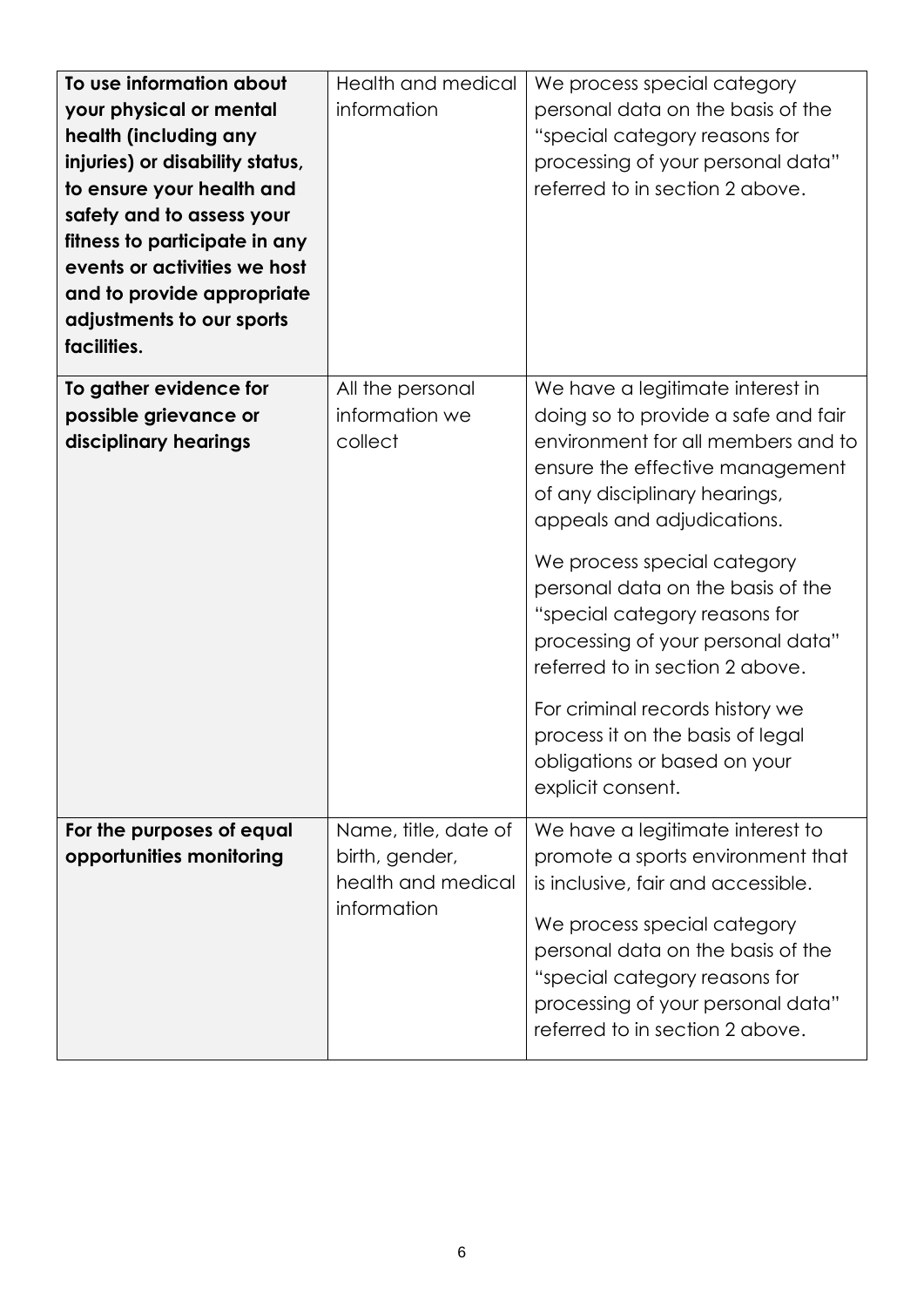| Information about<br>your criminal<br>convictions and<br>offences. | For criminal records history we<br>process it on the basis of legal<br>obligations or based on your<br>explicit consent.<br>Please see the club's Safeguarding<br>policy. |
|--------------------------------------------------------------------|---------------------------------------------------------------------------------------------------------------------------------------------------------------------------|
|                                                                    |                                                                                                                                                                           |
|                                                                    |                                                                                                                                                                           |

**Personal information**: you will have a legal, contractual or other requirement or obligation to provide us with your personal information. If you do not provide us with the requested personal information we may not be able to admit you as a member or we may not be able to properly perform our contract with you or comply with legal obligations and we may have to terminate your membership. For other personal information you may not be under an obligation to provide it to us, but if you do not provide it then we may not be able to properly perform our contract with you.

Where you have given us your consent to use your personal information in a particular manner, you have the right to withdraw this consent at any time, which you may do by contacting us as described in the "Contacting us" section below.

Please note however that the withdrawal of your consent will not affect any use of the data made before you withdrew your consent and we may still be entitled to hold and process the relevant personal information to the extent that we are entitled to do so on bases other than your consent. Withdrawing consent may also have the same effects as not providing the information in the first place, for example we may no longer be able to provide certain member benefits to you.

## 5. **DIRECT MARKETING**

**Email, post and SMS marketing:** from time to time, we may contact you by email, post or SMS with information about products and services we believe you may be interested in.

We will only send marketing messages to you in accordance with the marketing preferences you set. You can then let us know at any time that you do not wish to receive marketing messages by contacting us by using the details set out in the "Contacting us" section below. You can also unsubscribe from our marketing by unsubscribing in the manner indicated in the marketing messages we send to you.

This does not include the Newsletter, regular email updates from the secretary or SMS Text alerts. This communication is considered part of your membership package and therefore to opt out would preclude you from being a member of the club.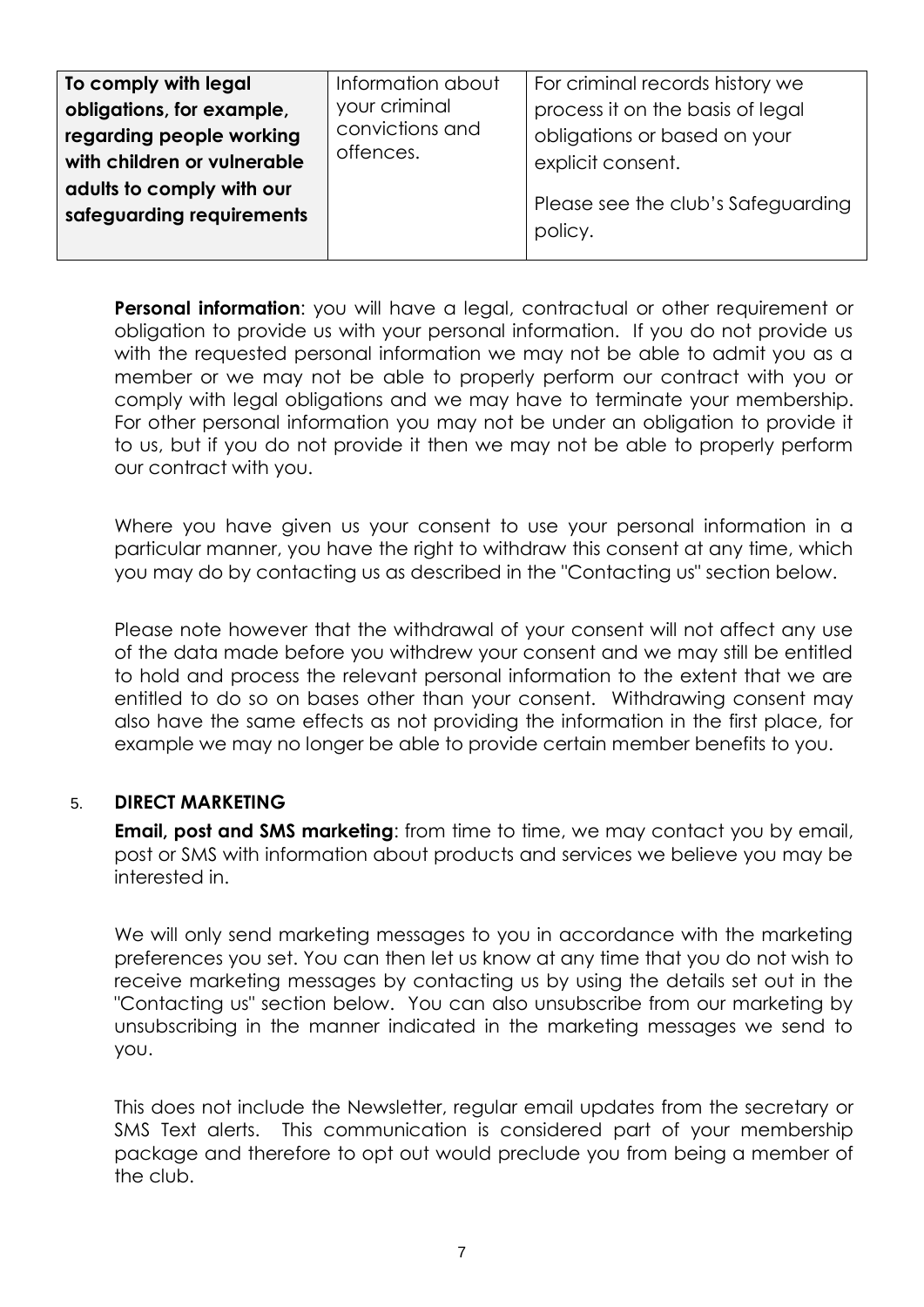## 6. **DISCLOSURE OF YOUR PERSONAL INFORMATION**

We share personal information with the following parties:

- o **Any party approved by you.**
- o **To any governing bodies or regional bodies for the sports covered by our club:** to allow them to properly administer the sports on a local, regional and national level.
- o **Other service providers**: for example, payment processors.
- o **The Government or our regulators**: where we are required to do so by law or to assist with their investigations or initiatives.
- o **Police, law enforcement and security services**: to assist with the investigation and prevention of crime and the protection of national security.

# 7. **TRANSFERRING YOUR PERSONAL INFORMATION INTERNATIONALLY**

The personal information we collect is not transferred to any other organisation other than Archery GB, Hertfordshire Archery Association and Southern Counties Archery Society. It is never transmitted outside the UK by Stortford Archery Club.

## 8. **HOW LONG DO WE KEEP PERSONAL INFORMATION FOR?**

As suggested by legal counsel, our aim is to keep records for 24 years which covers potential claim periods, including sexual misconduct claims; however this is an aim of the club and the club does not guarantee that records will be complete or accurate or held for the entire period stated and members are recommended to keep their own notes and records. Certain other records may be kept up to this date or for shorter periods at the club's discretion. Personal Records may be destroyed prior to the 24 year period at the discretion of the Club and without prior notice to Members. Club Records shot will be kept indefinitely or until broken.

The duration for which we retain your personal information will differ depending on the type of information and the reason why we collected it from you. However, in some cases personal information may be retained on a long-term basis: for example, personal information that we need to retain for legal purposes will normally be retained in accordance with usual commercial practice and regulatory requirements. Generally, where there is no legal requirement, we retain all physical and electronic records for a period of 1 year after your last contact with us or the end of your membership. Exceptions to this rule are:

- o Details regarding unsuccessful membership applicants where we hold records for a period of not more than 12 months;
	- o Details of individuals who attend our Beginners courses but do not join where we hold records for a period of not more than 12 months;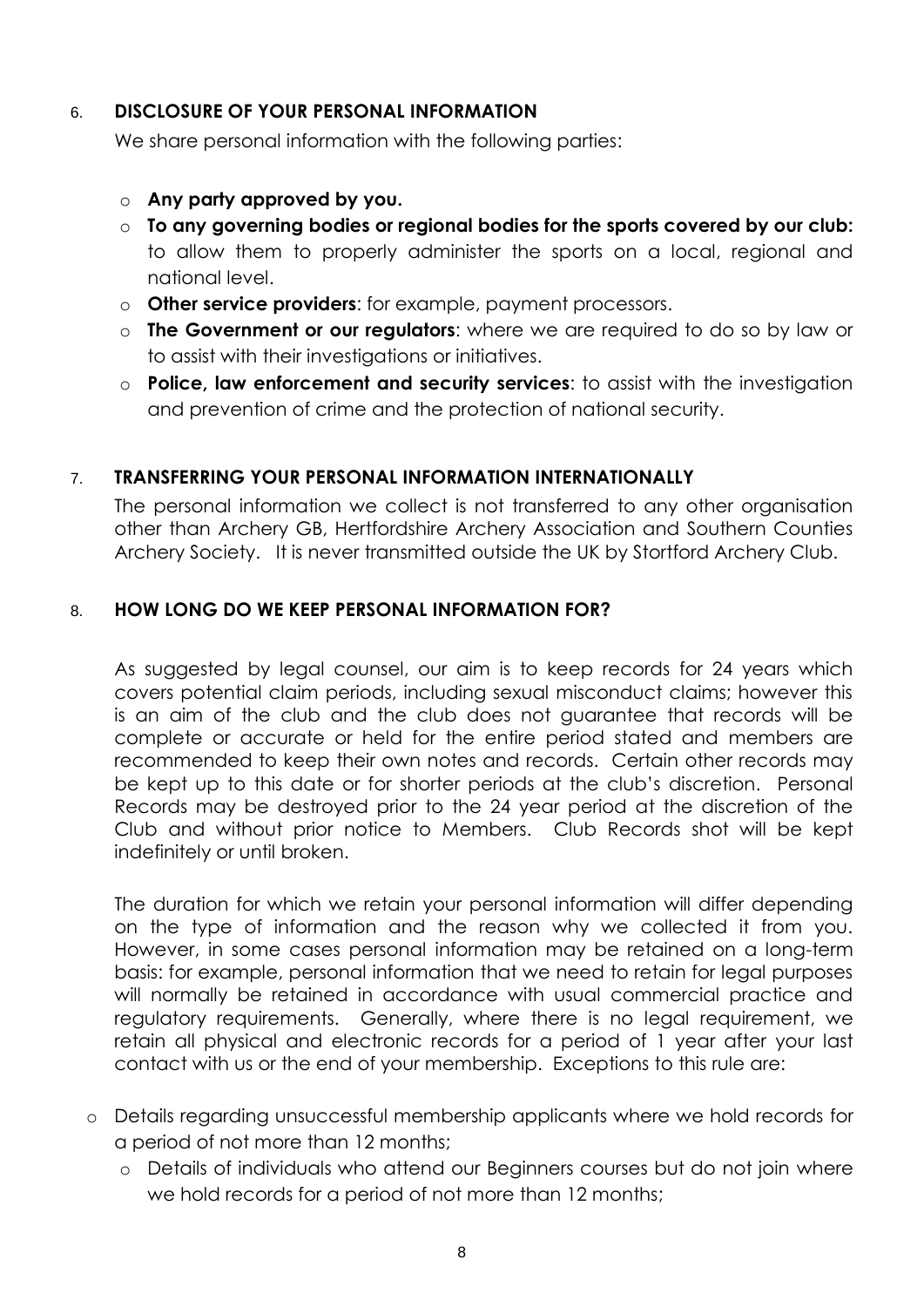o Information that may be relevant to personal injury or discrimination claims may be retained until the limitation period for those types of claims has expired. For personal injury or discrimination claims this can be an extended period as the limitation period might not start to run until a long time after the event.

It is important to ensure that the personal information we hold about you is accurate and up-to-date, and you should let us know if anything changes, for example if you change your phone number or email address. You can contact us by using the details set out in the "**Contacting us**" section below.

# 9. **YOUR RIGHTS IN RELATION TO PERSONAL INFORMATION**

You have the following rights in relation to your personal information:

- o the right to be informed about how your personal information is being used;
- o the right to access the personal information we hold about you;
- o the right to request the correction of inaccurate personal information we hold about you;
- o the right to request the erasure of your personal information in certain limited circumstances;
- o the right to restrict processing of your personal information where certain requirements are met;
- o the right to object to the processing of your personal information;
- o the right to request that we transfer elements of your data either to you or another service provider; and
- o the right to object to certain automated decision-making processes using your personal information.

You should note that some of these rights, for example the right to require us to transfer your data to another service provider or the right to object to automated decision making, may not apply as they have specific requirements and exemptions which apply to them and they may not apply to personal information recorded and stored by us. For example, we do not use automated decision making in relation to your personal data. However, some have no conditions attached, so your right to withdraw consent or object to processing for direct marketing are absolute rights.

Whilst this privacy notice sets out a general summary of your legal rights in respect of personal information, this is a very complex area of law. More information about your legal rights can be found on the Information Commissioner's website at https://ico.org.uk/for-the-public/.

To exercise any of the above rights, or if you have any questions relating to your rights, please contact us by using the details set out in the "Contacting us" section below.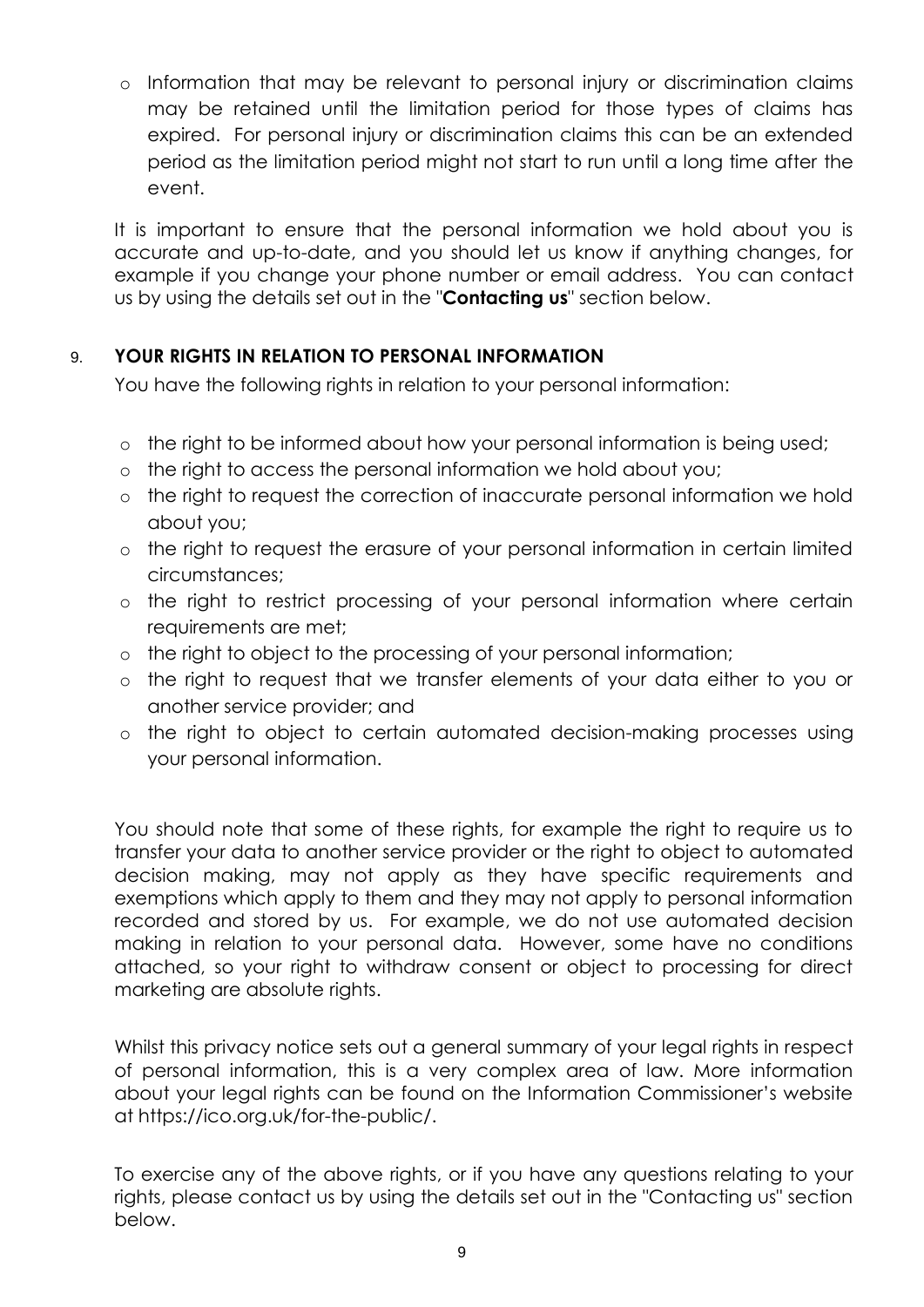If you are unhappy with the way we are using your personal information you can also complain to the UK Information Commissioner's Office or your local data protection regulator. We are here to help and encourage you to contact us to resolve your complaint first.

#### 10. **CHANGES TO THIS NOTICE**

We may update this privacy notice from time to time. When we change this notice in a material way, we will update the version date at the bottom of this page. For significant changes to this notice we will try to give you reasonable notice unless we are prevented from doing so. Where required by law we will seek your consent to changes in the way we use your personal information.

#### 11. **CONTACTING US**

In the event of any query or complaint in connection with the information we hold about you, please email GDPR@stortfordarchers.org.uk write to the club Data Protection Manager at 24 Rhodes Avenue, Bishop's Stortford, Herts, CM23 3JL stating it is a GDPR related inquiry.

Should you have any other inquiry or wish to update your contact information please contact the [secretary@stortfordarchers.org.uk](mailto:secretary@stortfordarchers.org.uk) or write to the address above.

**Version dated 3rd September 2019**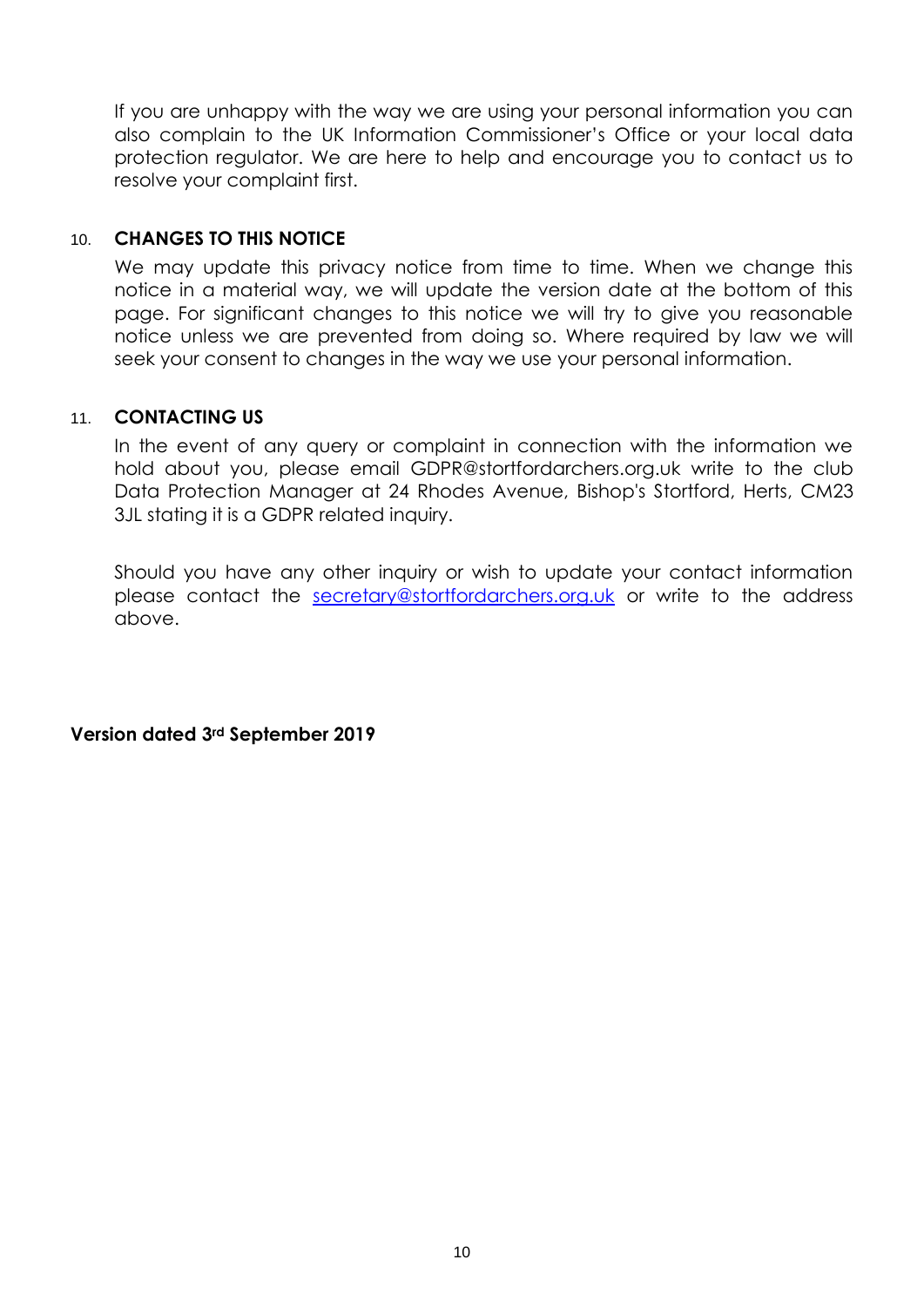# **STORTFORD ARCHERY CLUB Register of Systems, Processes and Data**

The Club records will be maintained for the appropriate period as determined by the Committee at its entire discretion, and in accordance with advice received from Archery GB and professional advice. Records will be used for administrative, and regulatory purposes and may be seen upon request by any Committee Member and the Club reserves the right to provide these to third parties as is reasonable so to do. Current records, such as (but not exclusively) shooting records, current members, attendees on beginners' courses may be viewed by any person involved in the relevant event, Archery GB, and used for administrative purposes and may be provided upon reasonable request to any person either in whole or in part. Determination of whether a request is reasonable and the extent of disclosure will be by majority vote of the Club Committee and, subject to court order to the contrary, that decision will be final. In some cases, records of recent events may be retained in public display pending removal to club archives. Individuals shown as "Individuals Given Access" are indicative only of those regularly provided access to the data and the Committee may, at its entire discretion, delegate any person to have access to any Club data for club administrative purposes or risk management.

| <b>Systems and Processes</b> | Data                              | <b>Legitimate Purpose</b>   | <b>Data Controller</b>    | <b>Individuals Given</b>     |
|------------------------------|-----------------------------------|-----------------------------|---------------------------|------------------------------|
|                              |                                   |                             |                           | <b>Access</b>                |
| <b>Beginners' courses</b>    | Name                              | Beginners' Course           | Course Organiser          | Course Organiser             |
|                              | Email address                     | administration              |                           | <b>Coaching Team</b>         |
|                              | Date of birth/Age                 | Delegate lists              |                           |                              |
|                              | Address                           |                             |                           |                              |
|                              | Telephone Number                  |                             |                           |                              |
|                              | <b>Shirt Size</b>                 |                             |                           |                              |
| <b>Current Members</b>       | Name                              | Archery GB joiner           | Data Protection           | Chair                        |
|                              | Sex                               | administration              | <b>Compliance Manager</b> | Secretary                    |
|                              | Date of birth/age (Under 25 only) | Bow hire                    |                           | Treasurer                    |
|                              | Address                           | Membership renewal          |                           | Junior Rep                   |
|                              | Email address                     | Member communication        |                           | <b>Competition Organiser</b> |
|                              | Phone number                      | In the event of accident or |                           |                              |
|                              | Archery GB number                 | incident                    |                           |                              |
|                              | <b>Emergency Contact</b>          |                             |                           |                              |
|                              | Joining month and year            |                             |                           |                              |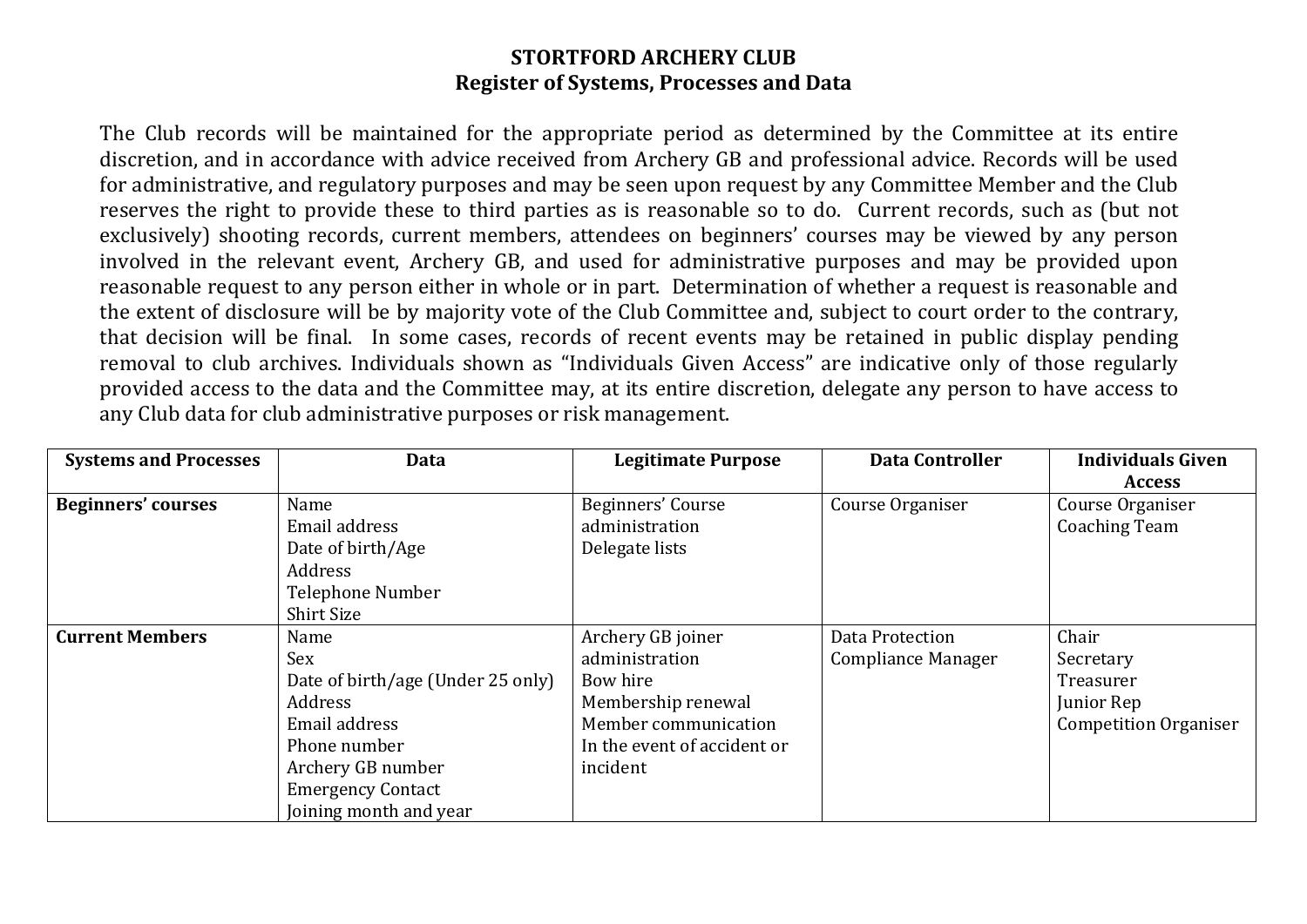| <b>Past Members</b>             | Name                              | In the event of rejoining data | Data Protection           | Treasurer               |
|---------------------------------|-----------------------------------|--------------------------------|---------------------------|-------------------------|
|                                 | Sex                               | is kept for 12 months          | <b>Compliance Manager</b> |                         |
|                                 | Date of birth/age (Under 25 Only) |                                |                           |                         |
|                                 | Address                           |                                |                           |                         |
|                                 | Email address                     |                                |                           |                         |
|                                 | Phone number                      |                                |                           |                         |
|                                 | Archery GB number                 |                                |                           |                         |
|                                 | Joining month and year            |                                |                           |                         |
|                                 | Date of leaving                   |                                |                           |                         |
| <b>Affiliated Organisations</b> | Archery GB                        | Archery GB                     | Data Protection           | Secretary               |
|                                 | HAA Membership                    | League organisers              | Compliance Manager        | Treasurer               |
|                                 | <b>SCAS Membership</b>            | <b>Competition organisers</b>  |                           |                         |
| <b>Shooting Records</b>         | Name                              | Archers' shooting records      | Data Protection           | Records Officer         |
|                                 | Archer's Shooting records         | Classifications                | <b>Compliance Manager</b> |                         |
|                                 | Classification                    | Club record holders            |                           |                         |
|                                 | Records Held                      | Handicap calculation           |                           |                         |
| <b>Child Protection -</b>       | Archer's name                     | RA agreements;                 | Junior Rep                | Junior Rep              |
| <b>Juniors' Responsible</b>     | <b>Emergency Contact Info</b>     | parent/guardian                | Junior                    | Responsible Adult       |
| <b>Adult Scheme</b>             | <b>Health Information</b>         | agreements/cards carried by    |                           | when responsible for    |
|                                 | Responsible Adult Name            | juniors and responsible        |                           | the Junior              |
|                                 |                                   | adults                         |                           |                         |
| Indoor / outdoor                | Field captain name                | <b>SAC Shooting Register</b>   | <b>Data Protection</b>    | Chair                   |
| <b>Shooting Register</b>        | Club archers' names               | Attendance Log                 | <b>Compliance Manager</b> | Secretary               |
|                                 | Signature                         | Attendance statistics          |                           | Treasurer               |
|                                 | Visiting archers: names, ARCHERY  | Witnesses to                   |                           | Any member of the       |
|                                 | GB numbers (visitors only)        | accidents/incidents            |                           | club when in paper      |
|                                 | Other visitors: names             | <b>Child Protection</b>        |                           | format in the container |
|                                 | Responsible adults                | Responsible Adult Record       |                           |                         |
|                                 | <b>Accident information</b>       | Visitor photographic           |                           |                         |
|                                 | Incident information              | permissions                    |                           |                         |
|                                 |                                   | Visitor Log                    |                           |                         |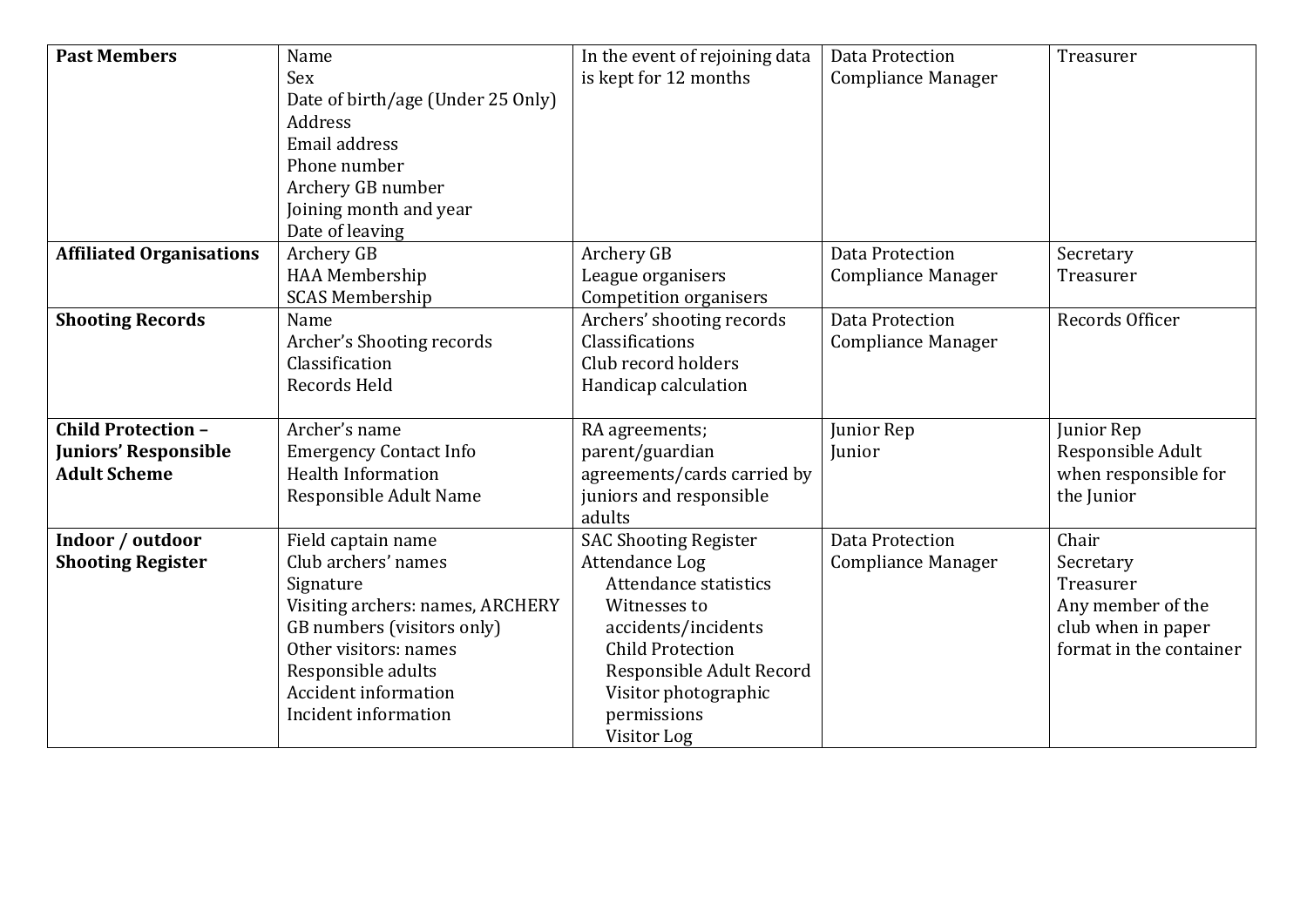| <b>League Matches</b>                                             | Name<br>Age (Juniors Only)                                                                                         | Shooting register<br>Target lists                                                                                                                                                   | Data Protection<br><b>Compliance Manager</b> | Leagues Organiser<br><b>Competition Organiser</b> |
|-------------------------------------------------------------------|--------------------------------------------------------------------------------------------------------------------|-------------------------------------------------------------------------------------------------------------------------------------------------------------------------------------|----------------------------------------------|---------------------------------------------------|
| <b>Internal Competitions</b>                                      | Name                                                                                                               | Shooting register                                                                                                                                                                   | Data Protection                              | <b>Competition Organiser</b>                      |
|                                                                   | Age (Juniors Only)                                                                                                 | Target List<br>List who holds which Trophy                                                                                                                                          | <b>Compliance Manager</b>                    |                                                   |
| <b>External Competitions</b><br>organised at the Club<br>Coaching | Name<br>Age (Juniors Only)<br>Email<br>Telephone Number<br>Home Address<br>Club Name<br>Archery GB<br>No Data Kept | Shooting register<br>Target List<br>List who holds which Trophy                                                                                                                     | Data Protection<br><b>Compliance Manager</b> | <b>Competition Organiser</b>                      |
| <b>Banking</b>                                                    | Name<br>Sort Code<br><b>Account Number</b><br>Paypal email address                                                 | Stored in HSBC online portal<br>only for reimbursement of<br>expenses to members of the<br>club<br>Paypal email stored as<br>contact detail only when<br>payment has had to be made | Data Protection<br><b>Compliance Manager</b> | Treasurer                                         |
| <b>Key Holder Register</b>                                        | Name<br>Signature                                                                                                  | Record of key holders to the<br>club container                                                                                                                                      | Data Protection<br>Compliance Manager        | Secretary                                         |